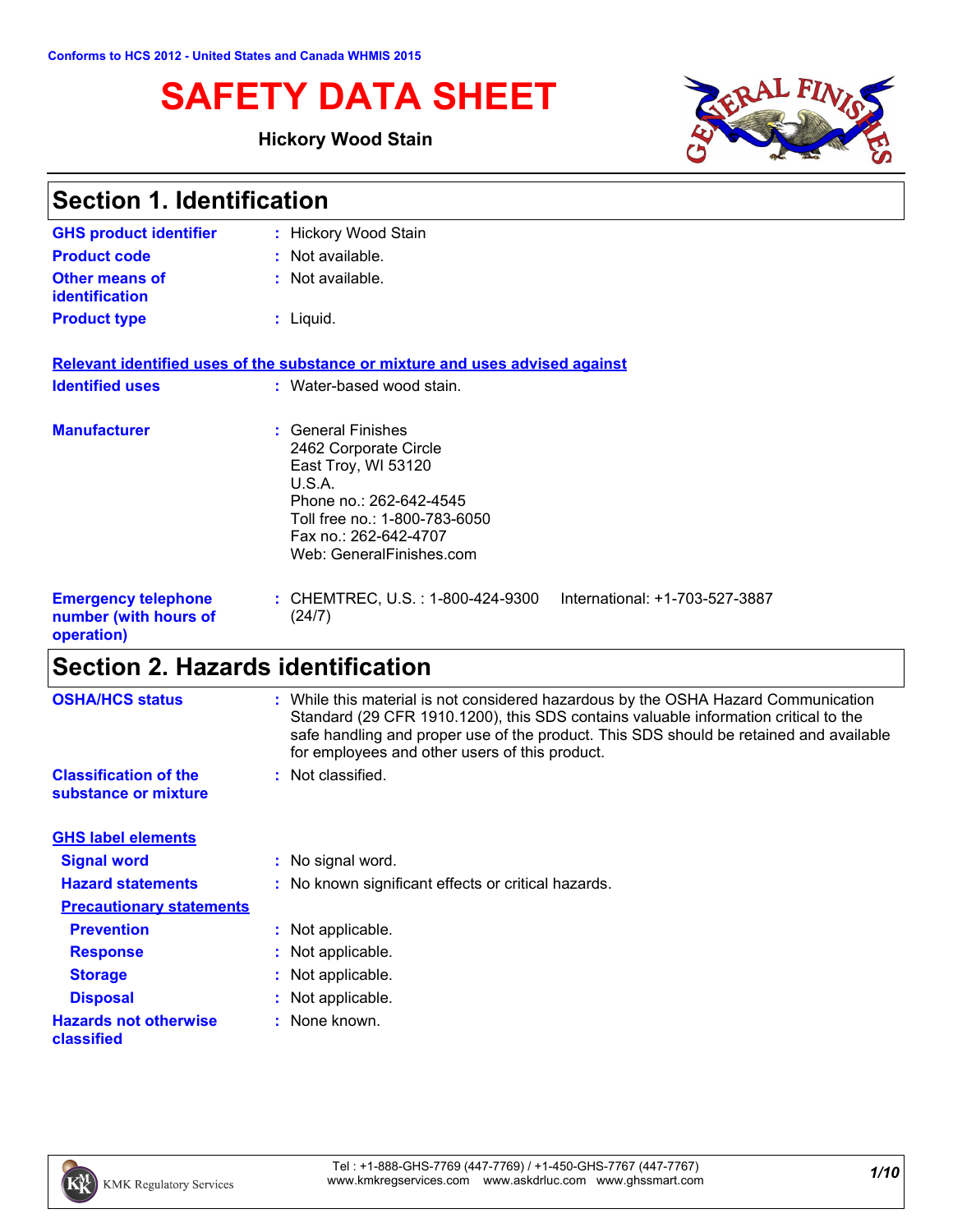

### **Section 3. Composition/information on ingredients**

**Substance/mixture :**

- Mixture
- **Other means of identification**
- **:** Not available.
- Propane-1,2-diol ≥1 ≤3 57-55-6 **Ingredient name % CAS number**

Any concentration shown as a range is to protect confidentiality or is due to batch variation.

**There are no additional ingredients present which, within the current knowledge of the supplier and in the concentrations applicable, are classified as hazardous to health or the environment and hence require reporting in this section.**

**Occupational exposure limits, if available, are listed in Section 8.**

### **Section 4. First aid measures**

**Description of necessary first aid measures**

| <b>Eye contact</b>  | : Immediately flush eyes with plenty of water, occasionally lifting the upper and lower<br>eyelids. Check for and remove any contact lenses. Get medical attention if irritation<br>occurs.                                                                                                                                                            |
|---------------------|--------------------------------------------------------------------------------------------------------------------------------------------------------------------------------------------------------------------------------------------------------------------------------------------------------------------------------------------------------|
| <b>Inhalation</b>   | : Remove victim to fresh air and keep at rest in a position comfortable for breathing. Get<br>medical attention if symptoms occur.                                                                                                                                                                                                                     |
| <b>Skin contact</b> | : Flush contaminated skin with plenty of water. Get medical attention if symptoms occur.                                                                                                                                                                                                                                                               |
| <b>Ingestion</b>    | : Wash out mouth with water. Remove victim to fresh air and keep at rest in a position<br>comfortable for breathing. If material has been swallowed and the exposed person is<br>conscious, give small quantities of water to drink. Do not induce vomiting unless<br>directed to do so by medical personnel. Get medical attention if symptoms occur. |

#### **Most important symptoms/effects, acute and delayed**

| <b>Potential acute health effects</b> |                                                     |
|---------------------------------------|-----------------------------------------------------|
| Eye contact                           | : No known significant effects or critical hazards. |
| <b>Inhalation</b>                     | : No known significant effects or critical hazards. |
| <b>Skin contact</b>                   | : No known significant effects or critical hazards. |
| <b>Ingestion</b>                      | : No known significant effects or critical hazards. |
| Over-exposure signs/symptoms          |                                                     |
| Eye contact                           | : No known significant effects or critical hazards. |
| <b>Inhalation</b>                     | : No known significant effects or critical hazards. |
| <b>Skin contact</b>                   | : No known significant effects or critical hazards. |
| <b>Ingestion</b>                      | : No known significant effects or critical hazards. |

#### **Indication of immediate medical attention and special treatment needed, if necessary**

| <b>Notes to physician</b>         | : Treat symptomatically. Contact poison treatment specialist immediately if large<br>quantities have been ingested or inhaled. |
|-----------------------------------|--------------------------------------------------------------------------------------------------------------------------------|
| <b>Specific treatments</b>        | : No specific treatment.                                                                                                       |
| <b>Protection of first-aiders</b> | No action shall be taken involving any personal risk or without suitable training.                                             |

#### **See toxicological information (Section 11)**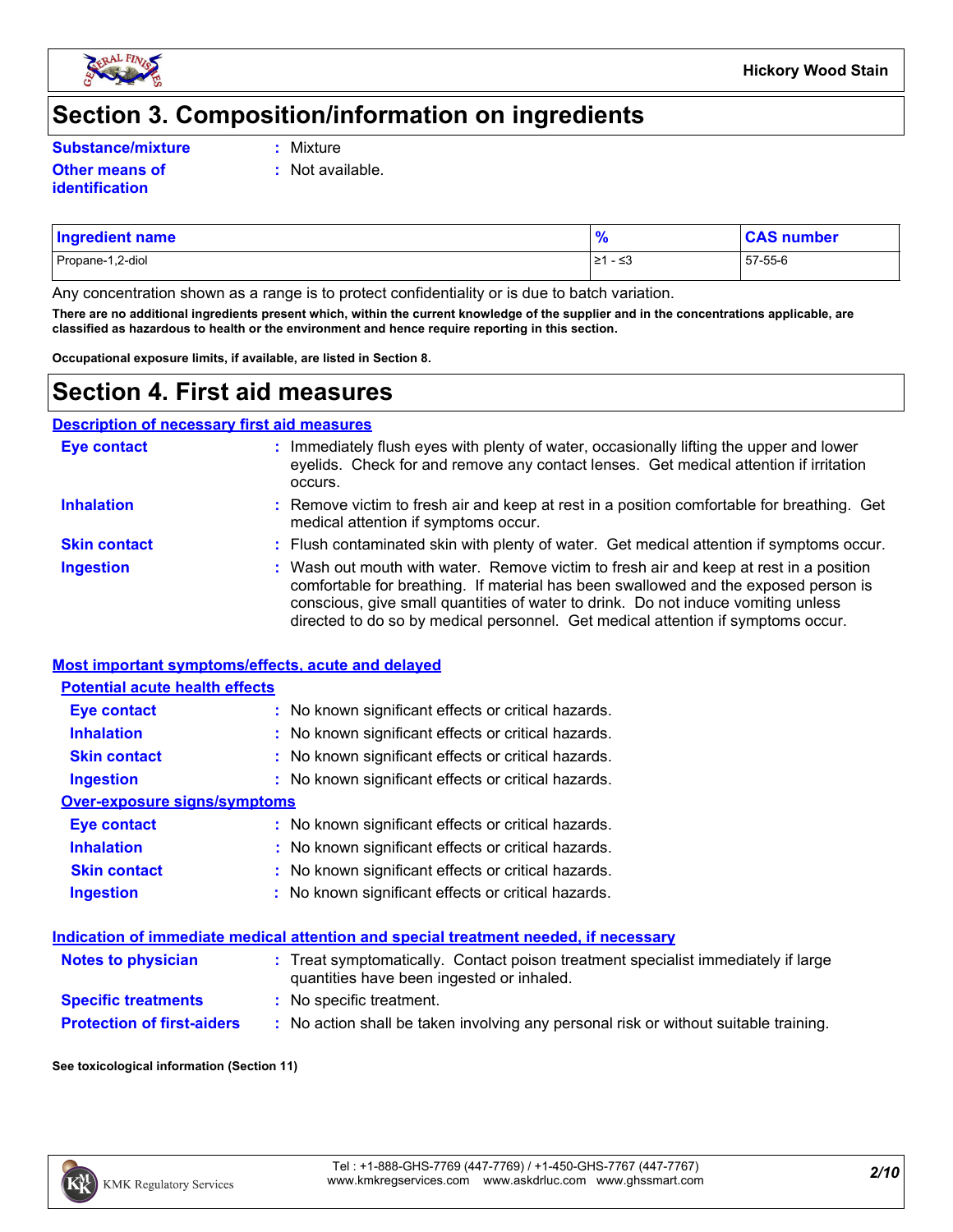

# **Section 5. Fire-fighting measures**

| <b>Extinguishing media</b>                               |                                                                                                                                                                                                     |
|----------------------------------------------------------|-----------------------------------------------------------------------------------------------------------------------------------------------------------------------------------------------------|
| <b>Suitable extinguishing</b><br>media                   | $\therefore$ In case of fire, use water spray (fog), foam, dry chemical or CO <sub>2</sub> .                                                                                                        |
| <b>Unsuitable extinguishing</b><br>media                 | : None known.                                                                                                                                                                                       |
| <b>Specific hazards arising</b><br>from the chemical     | : In a fire or if heated, a pressure increase will occur and the container may burst.                                                                                                               |
| <b>Hazardous thermal</b><br>decomposition products       | : Decomposition products may include the following materials:<br>carbon dioxide<br>carbon monoxide                                                                                                  |
| <b>Special protective actions</b><br>for fire-fighters   | : Promptly isolate the scene by removing all persons from the vicinity of the incident if<br>there is a fire. No action shall be taken involving any personal risk or without suitable<br>training. |
| <b>Special protective</b><br>equipment for fire-fighters | : Fire-fighters should wear appropriate protective equipment and self-contained breathing<br>apparatus (SCBA) with a full face-piece operated in positive pressure mode.                            |

### **Section 6. Accidental release measures**

| <b>Personal precautions, protective equipment and emergency procedures</b> |  |                                                                                                                                                                                                                                                                                                                                                                                                                                                                                                                                                                                            |
|----------------------------------------------------------------------------|--|--------------------------------------------------------------------------------------------------------------------------------------------------------------------------------------------------------------------------------------------------------------------------------------------------------------------------------------------------------------------------------------------------------------------------------------------------------------------------------------------------------------------------------------------------------------------------------------------|
| For non-emergency<br>personnel                                             |  | : No action shall be taken involving any personal risk or without suitable training.<br>Evacuate surrounding areas. Keep unnecessary and unprotected personnel from<br>entering. Do not touch or walk through spilled material. Put on appropriate personal<br>protective equipment.                                                                                                                                                                                                                                                                                                       |
| For emergency responders :                                                 |  | If specialized clothing is required to deal with the spillage, take note of any information in<br>Section 8 on suitable and unsuitable materials. See also the information in "For non-<br>emergency personnel".                                                                                                                                                                                                                                                                                                                                                                           |
| <b>Environmental precautions</b>                                           |  | : Avoid dispersal of spilled material and runoff and contact with soil, waterways, drains<br>and sewers. Inform the relevant authorities if the product has caused environmental<br>pollution (sewers, waterways, soil or air).                                                                                                                                                                                                                                                                                                                                                            |
| <b>Methods and materials for containment and cleaning up</b>               |  |                                                                                                                                                                                                                                                                                                                                                                                                                                                                                                                                                                                            |
| <b>Spill</b>                                                               |  | : Stop leak if without risk. Move containers from spill area. Prevent entry into sewers,<br>water courses, basements or confined areas. Wash spillages into an effluent treatment<br>plant or proceed as follows. Contain and collect spillage with non-combustible,<br>absorbent material e.g. sand, earth, vermiculite or diatomaceous earth and place in<br>container for disposal according to local regulations (see Section 13). Dispose of via a<br>licensed waste disposal contractor. Note: see Section 1 for emergency contact<br>information and Section 13 for waste disposal. |

# **Section 7. Handling and storage**

#### **Precautions for safe handling**

| <b>Protective measures</b>                       | : Put on appropriate personal protective equipment (see Section 8).                                                                                                                                                                                                    |
|--------------------------------------------------|------------------------------------------------------------------------------------------------------------------------------------------------------------------------------------------------------------------------------------------------------------------------|
| <b>Advice on general</b><br>occupational hygiene | : Eating, drinking and smoking should be prohibited in areas where this material is<br>handled, stored and processed. Workers should wash hands and face before eating,<br>drinking and smoking. See also Section 8 for additional information on hygiene<br>measures. |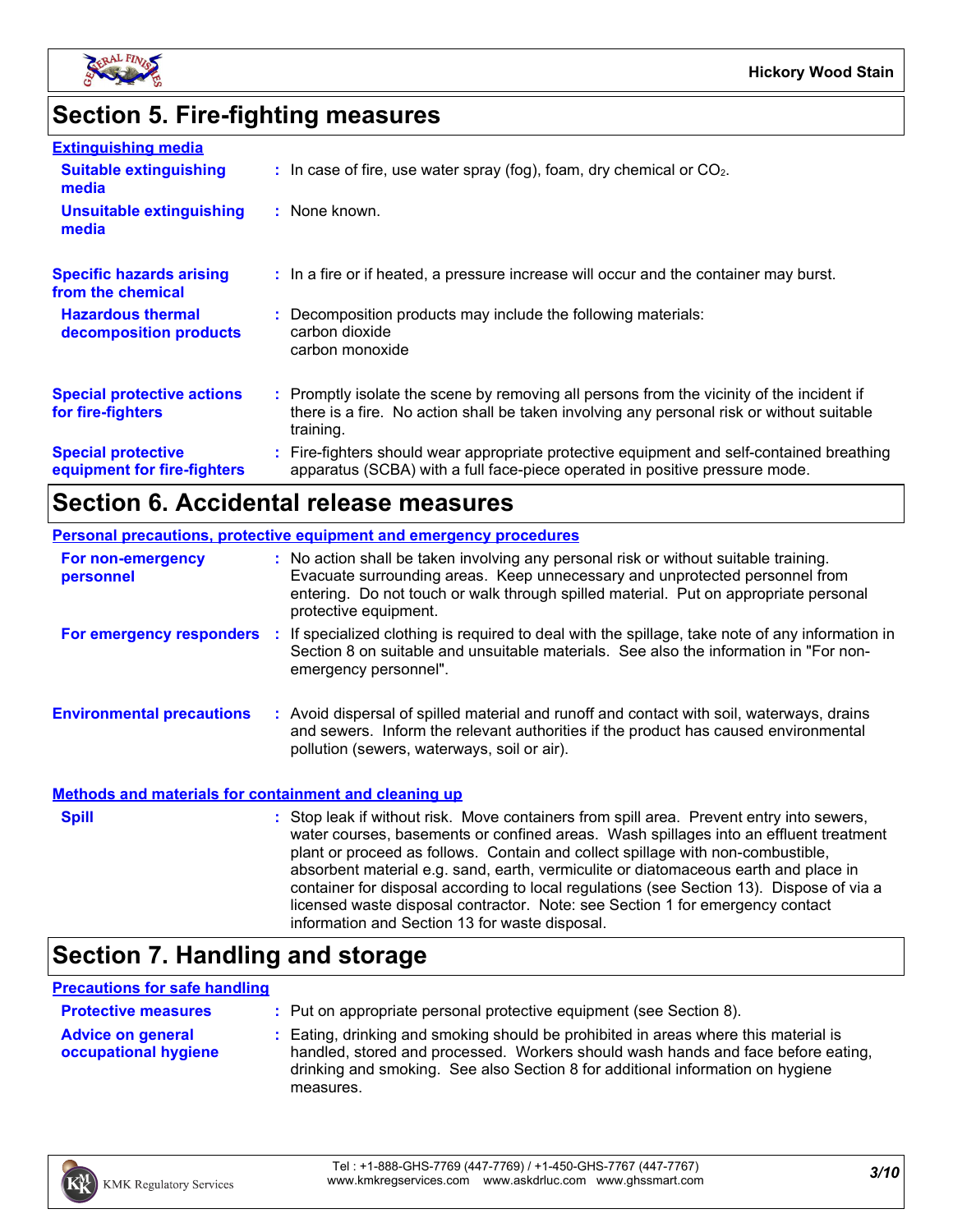

### **Section 7. Handling and storage**

|                          | <b>Conditions for safe storage, :</b> Store in accordance with local regulations. Store in original container protected from |
|--------------------------|------------------------------------------------------------------------------------------------------------------------------|
| including any            | direct sunlight in a dry, cool and well-ventilated area, away from incompatible materials                                    |
| <b>incompatibilities</b> | (see Section 10) and food and drink. Keep container tightly closed and sealed until                                          |
|                          | ready for use. Containers that have been opened must be carefully resealed and kept                                          |
|                          | upright to prevent leakage. Do not store in unlabeled containers. Use appropriate                                            |
|                          | containment to avoid environmental contamination. See Section 10 for incompatible                                            |
|                          | materials before handling or use.                                                                                            |

## **Section 8. Exposure controls/personal protection**

#### **Control parameters**

### **United States**

#### **Occupational exposure limits**

| <b>Ingredient name</b> | <b>Exposure limits</b>                                                    |
|------------------------|---------------------------------------------------------------------------|
| Propane-1,2-diol       | AIHA WEEL (United States, 10/2011).<br>TWA: 10 mg/m <sup>3</sup> 8 hours. |

#### **Canada**

#### **Occupational exposure limits**

| <b>Ingredient name</b> | <b>Exposure limits</b>                                                                                                                                                                                          |
|------------------------|-----------------------------------------------------------------------------------------------------------------------------------------------------------------------------------------------------------------|
| Propane-1,2-diol       | CA Ontario Provincial (Canada, 7/2015).<br>TWA: 10 mg/m <sup>3</sup> 8 hours. Form: Aerosol only<br>TWA: 155 mg/m <sup>3</sup> 8 hours. Form: Vapor and aerosol<br>TWA: 50 ppm 8 hours. Form: Vapor and aerosol |

| <b>Appropriate engineering</b><br><b>controls</b> | : Good general ventilation should be sufficient to control worker exposure to airborne<br>contaminants.                                                          |
|---------------------------------------------------|------------------------------------------------------------------------------------------------------------------------------------------------------------------|
| <b>Environmental exposure</b><br><b>controls</b>  | : Emissions from ventilation or work process equipment should be checked to ensure<br>they comply with the requirements of environmental protection legislation. |

| <b>Individual protection measures</b> |                                                                                                                                                                                                                                                                                                                                                                                                   |
|---------------------------------------|---------------------------------------------------------------------------------------------------------------------------------------------------------------------------------------------------------------------------------------------------------------------------------------------------------------------------------------------------------------------------------------------------|
| <b>Hygiene measures</b>               | : Wash hands, forearms and face thoroughly after handling chemical products, before<br>eating, smoking and using the lavatory and at the end of the working period.<br>Appropriate techniques should be used to remove potentially contaminated clothing.<br>Wash contaminated clothing before reusing. Ensure that eyewash stations and safety<br>showers are close to the workstation location. |
| <b>Eye/face protection</b>            | : Safety eyewear complying with an approved standard should be used when a risk<br>assessment indicates this is necessary to avoid exposure to liquid splashes, mists,<br>gases or dusts. If contact is possible, the following protection should be worn, unless<br>the assessment indicates a higher degree of protection: safety glasses with side-shields.                                    |
| <b>Skin protection</b>                |                                                                                                                                                                                                                                                                                                                                                                                                   |
| <b>Hand protection</b>                | : Chemical-resistant, impervious gloves complying with an approved standard should be<br>worn at all times when handling chemical products if a risk assessment indicates this is<br>necessary.                                                                                                                                                                                                   |
| <b>Body protection</b>                | : Personal protective equipment for the body should be selected based on the task being<br>performed and the risks involved and should be approved by a specialist before<br>handling this product.                                                                                                                                                                                               |
| <b>Other skin protection</b>          | : Appropriate footwear and any additional skin protection measures should be selected<br>based on the task being performed and the risks involved and should be approved by a<br>specialist before handling this product.                                                                                                                                                                         |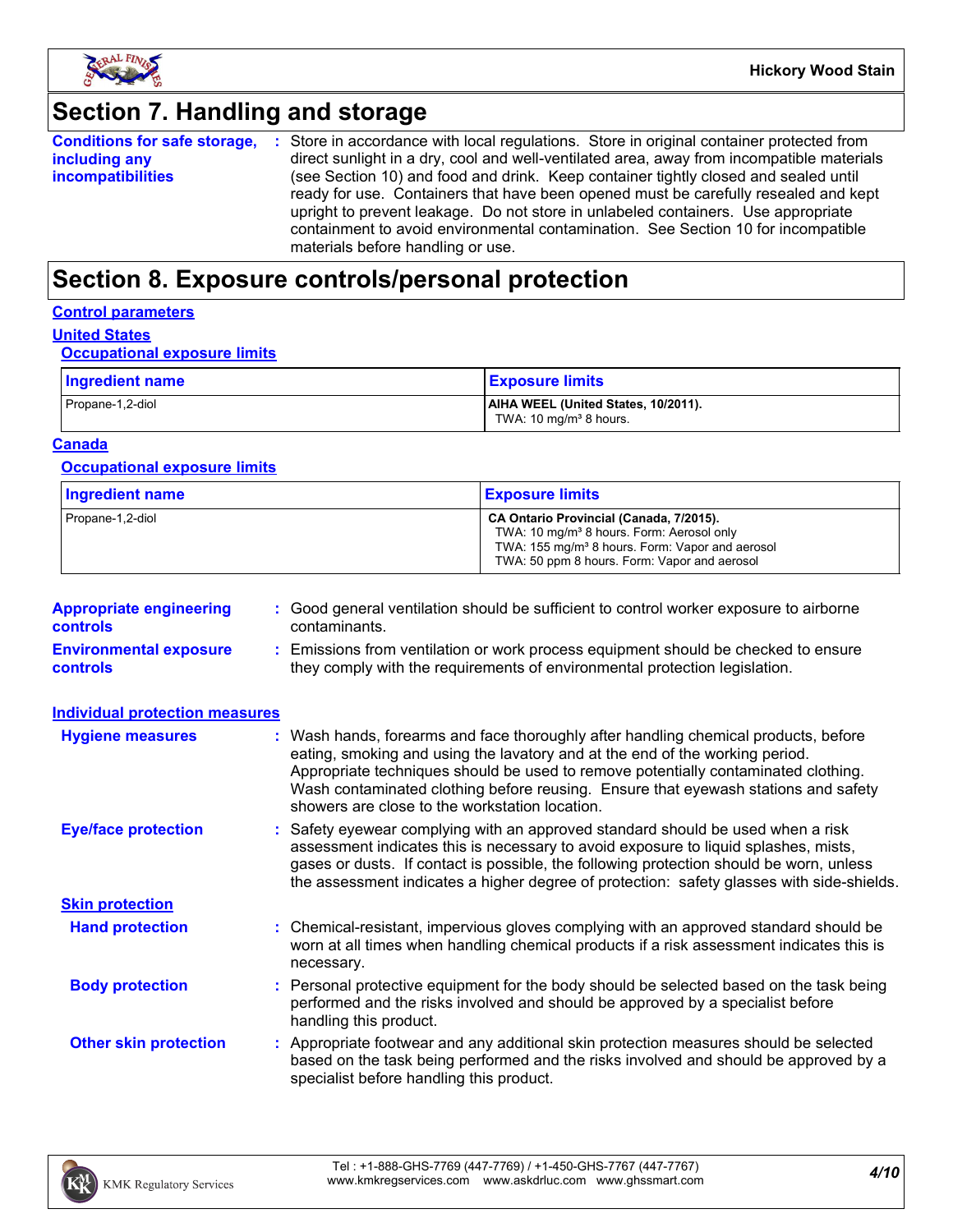

### **Section 8. Exposure controls/personal protection**

Based on the hazard and potential for exposure, select a respirator that meets the appropriate standard or certification. Respirators must be used according to a respiratory protection program to ensure proper fitting, training, and other important aspects of use.

### **Section 9. Physical and chemical properties**

| <b>Appearance</b>                                 |                         |
|---------------------------------------------------|-------------------------|
| <b>Physical state</b>                             | Liquid. [Viscous.]<br>t |
| <b>Color</b>                                      | Brown.<br>t.            |
| Odor                                              | Not available.<br>÷.    |
| <b>Odor threshold</b>                             | Not available.          |
| рH                                                | 8 to 9                  |
| <b>Melting point</b>                              | Not available.          |
| <b>Boiling point</b>                              | Not available.<br>t.    |
| <b>Flash point</b>                                | Not available.<br>t.    |
| <b>Evaporation rate</b>                           | Not available.          |
| <b>Flammability (solid, gas)</b>                  | Not available.          |
| Lower and upper explosive<br>(flammable) limits   | : Not available.        |
| <b>Vapor pressure</b>                             | Not available.<br>t     |
| <b>Vapor density</b>                              | t.<br>Not available.    |
| <b>Relative density</b>                           | 1.03<br>t.              |
| <b>Solubility</b>                                 | Soluble in water.<br>t. |
| <b>Partition coefficient: n-</b><br>octanol/water | Not available.          |
| <b>Auto-ignition temperature</b>                  | $:$ Not available.      |
| <b>Decomposition temperature</b>                  | : Not available.        |
| <b>Viscosity</b>                                  | Not available.          |
| <b>VOC content</b>                                | 167.845 g/L<br>t        |
| Flow time (ISO 2431)                              | Not available.<br>ŧ     |

## **Section 10. Stability and reactivity**

| <b>Reactivity</b>                            | : No specific test data related to reactivity available for this product or its ingredients.              |
|----------------------------------------------|-----------------------------------------------------------------------------------------------------------|
| <b>Chemical stability</b>                    | : The product is stable.                                                                                  |
| <b>Possibility of hazardous</b><br>reactions | : Under normal conditions of storage and use, hazardous reactions will not occur.                         |
| <b>Conditions to avoid</b>                   | : Protect from freezing.                                                                                  |
| <b>Incompatible materials</b>                | : Reactive or incompatible with the following materials: oxidizing materials.                             |
| <b>Hazardous decomposition</b><br>products   | : Under normal conditions of storage and use, hazardous decomposition products should<br>not be produced. |

*5/10* Tel : +1-888-GHS-7769 (447-7769) / +1-450-GHS-7767 (447-7767) www.kmkregservices.com www.askdrluc.com www.ghssmart.com

**Respiratory protection :**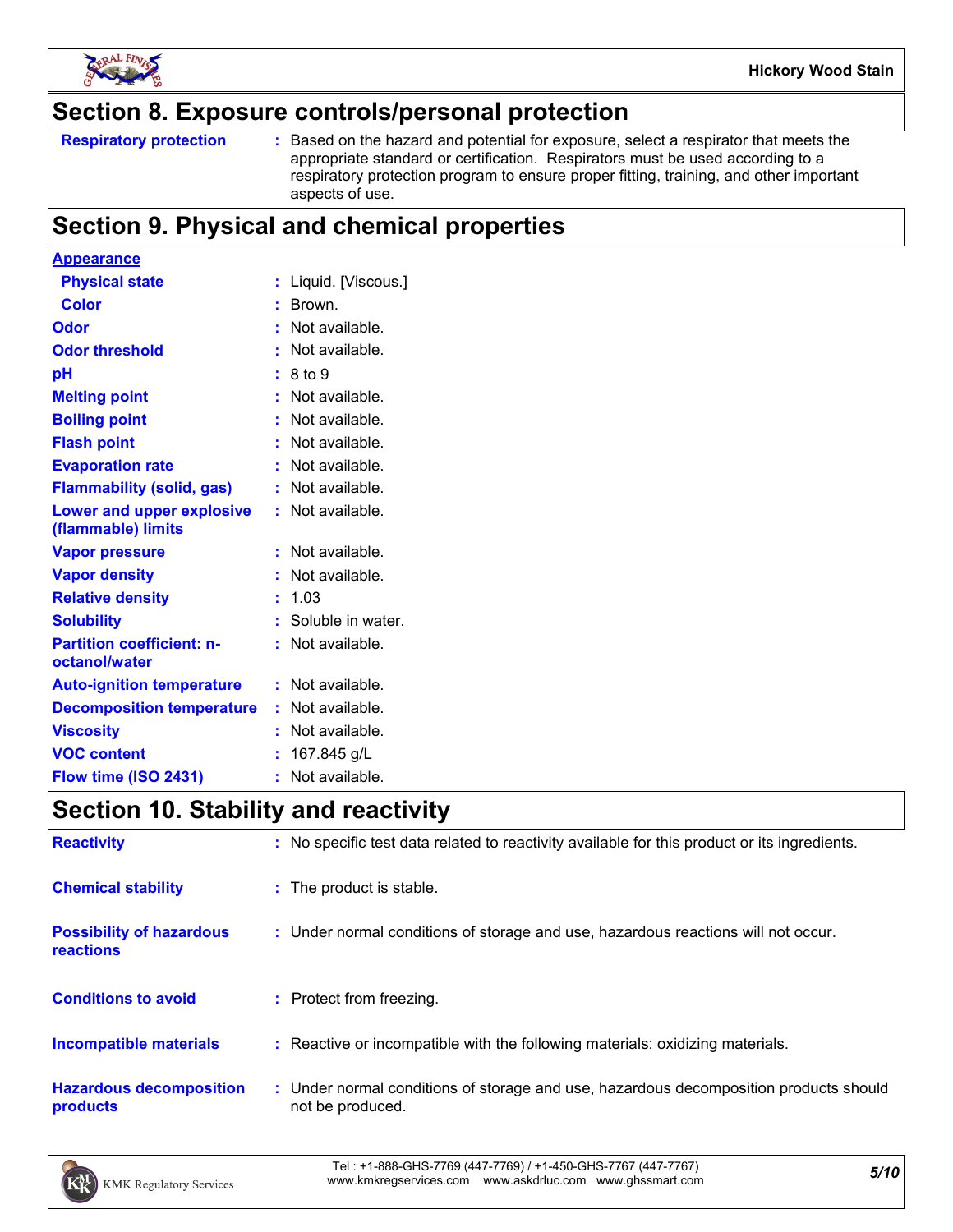

# **Section 11. Toxicological information**

#### **Information on toxicological effects**

#### **Acute toxicity**

| <b>Product/ingredient name</b> | <b>Result</b>            | <b>Species</b> | <b>Dose</b>            | <b>Exposure</b> |
|--------------------------------|--------------------------|----------------|------------------------|-----------------|
| Propane-1,2-diol               | LD50 Dermal<br>LD50 Oral | Rabbit<br>Rat  | 20800 mg/kg<br>20 g/kg |                 |

#### **Irritation/Corrosion**

| <b>Product/ingredient name</b> | <b>Result</b>                                | <b>Species</b>   | <b>Score</b> | <u>  Exposure</u>         | <b>Observation</b> |
|--------------------------------|----------------------------------------------|------------------|--------------|---------------------------|--------------------|
| Propane-1,2-diol               | Eves - Mild irritant<br>Eves - Mild irritant | Rabbit<br>Rabbit |              | 24 hours 500 mg<br>100 mg |                    |
|                                |                                              |                  |              |                           |                    |

#### **Sensitization**

There is no data available.

#### **Mutagenicity**

There is no data available.

#### **Carcinogenicity**

There is no data available.

#### **Reproductive toxicity**

There is no data available.

#### **Teratogenicity**

There is no data available.

#### **Specific target organ toxicity (single exposure)**

There is no data available.

#### **Specific target organ toxicity (repeated exposure)**

There is no data available.

#### **Aspiration hazard**

There is no data available.

| Information on the likely<br>routes of exposure | : Dermal contact. Eye contact. Inhalation. Ingestion. |
|-------------------------------------------------|-------------------------------------------------------|
| <b>Potential acute health effects</b>           |                                                       |
| <b>Eye contact</b>                              | : No known significant effects or critical hazards.   |
| <b>Inhalation</b>                               | : No known significant effects or critical hazards.   |
| <b>Skin contact</b>                             | : No known significant effects or critical hazards.   |

#### **Ingestion :** No known significant effects or critical hazards.

|                     | Symptoms related to the physical, chemical and toxicological characteristics |  |
|---------------------|------------------------------------------------------------------------------|--|
| Eye contact         | : No known significant effects or critical hazards.                          |  |
| <b>Inhalation</b>   | : No known significant effects or critical hazards.                          |  |
| <b>Skin contact</b> | : No known significant effects or critical hazards.                          |  |
| <b>Ingestion</b>    | : No known significant effects or critical hazards.                          |  |

#### **Delayed and immediate effects and also chronic effects from short and long term exposure**

| <b>Short term exposure</b>                   |                                                     |
|----------------------------------------------|-----------------------------------------------------|
| <b>Potential immediate</b><br><b>effects</b> | : No known significant effects or critical hazards. |
| <b>Potential delaved effects</b>             | : No known significant effects or critical hazards. |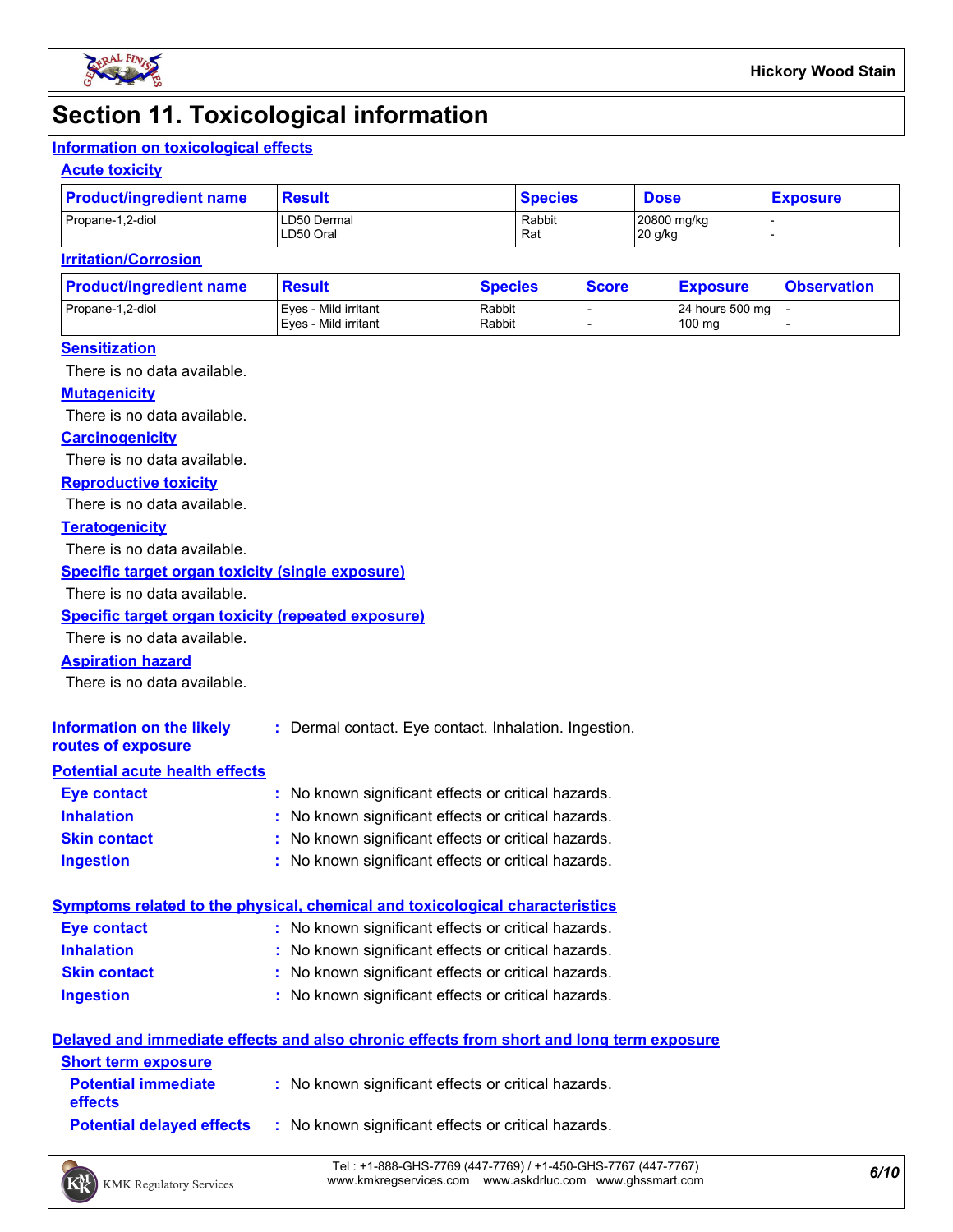

### **Section 11. Toxicological information**

| <b>Long term exposure</b>               |                                                     |
|-----------------------------------------|-----------------------------------------------------|
| <b>Potential immediate</b><br>effects   | : No known significant effects or critical hazards. |
| <b>Potential delayed effects</b>        | : No known significant effects or critical hazards. |
| <b>Potential chronic health effects</b> |                                                     |
| <b>General</b>                          | : No known significant effects or critical hazards. |
| <b>Carcinogenicity</b>                  | : No known significant effects or critical hazards. |
| <b>Mutagenicity</b>                     | : No known significant effects or critical hazards. |
| <b>Teratogenicity</b>                   | : No known significant effects or critical hazards. |
| <b>Developmental effects</b>            | : No known significant effects or critical hazards. |
| <b>Fertility effects</b>                | : No known significant effects or critical hazards. |

#### **Numerical measures of toxicity**

#### **Acute toxicity estimates**

There is no data available.

### **Section 12. Ecological information**

#### **Toxicity**

| <b>Product/ingredient name</b> | <b>Result</b>                       | <b>Species</b>                   | <b>Exposure</b> |
|--------------------------------|-------------------------------------|----------------------------------|-----------------|
| Propane-1,2-diol               | Acute EC50 >110 ppm Fresh water     | I Daphnia - Daphnia magna        | 48 hours        |
|                                | Acute LC50 1020000 ug/L Fresh water | Crustaceans - Ceriodaphnia dubia | 48 hours        |
|                                | Acute LC50 710000 ug/L Fresh water  | Fish - Pimephales promelas       | 96 hours        |

#### **Persistence and degradability**

There is no data available.

#### **Bioaccumulative potential**

| <b>Product/ingredient name</b> | $LogPow$ | <b>DAC</b><br><b>DUI</b> | <b>Potential</b> |
|--------------------------------|----------|--------------------------|------------------|
| Propane-1,2-diol               | 07، ا    |                          | l low            |

#### **Mobility in soil**

| <b>Soil/water partition</b> | : Not available. |
|-----------------------------|------------------|
| <b>coefficient (Koc)</b>    |                  |

#### **Other adverse effects** : No known significant effects or critical hazards.

### **Section 13. Disposal considerations**

**Disposal methods :**

The generation of waste should be avoided or minimized wherever possible. Disposal of this product, solutions and any by-products should comply with the requirements of environmental protection and waste disposal legislation and any regional local authority requirements. Dispose of surplus and non-recyclable products via a licensed waste disposal contractor. Waste should not be disposed of untreated to the sewer unless fully compliant with the requirements of all authorities with jurisdiction. Waste packaging should be recycled. Incineration or landfill should only be considered when recycling is not feasible. This material and its container must be disposed of in a safe way. Empty containers or liners may retain some product residues. Avoid dispersal of spilled

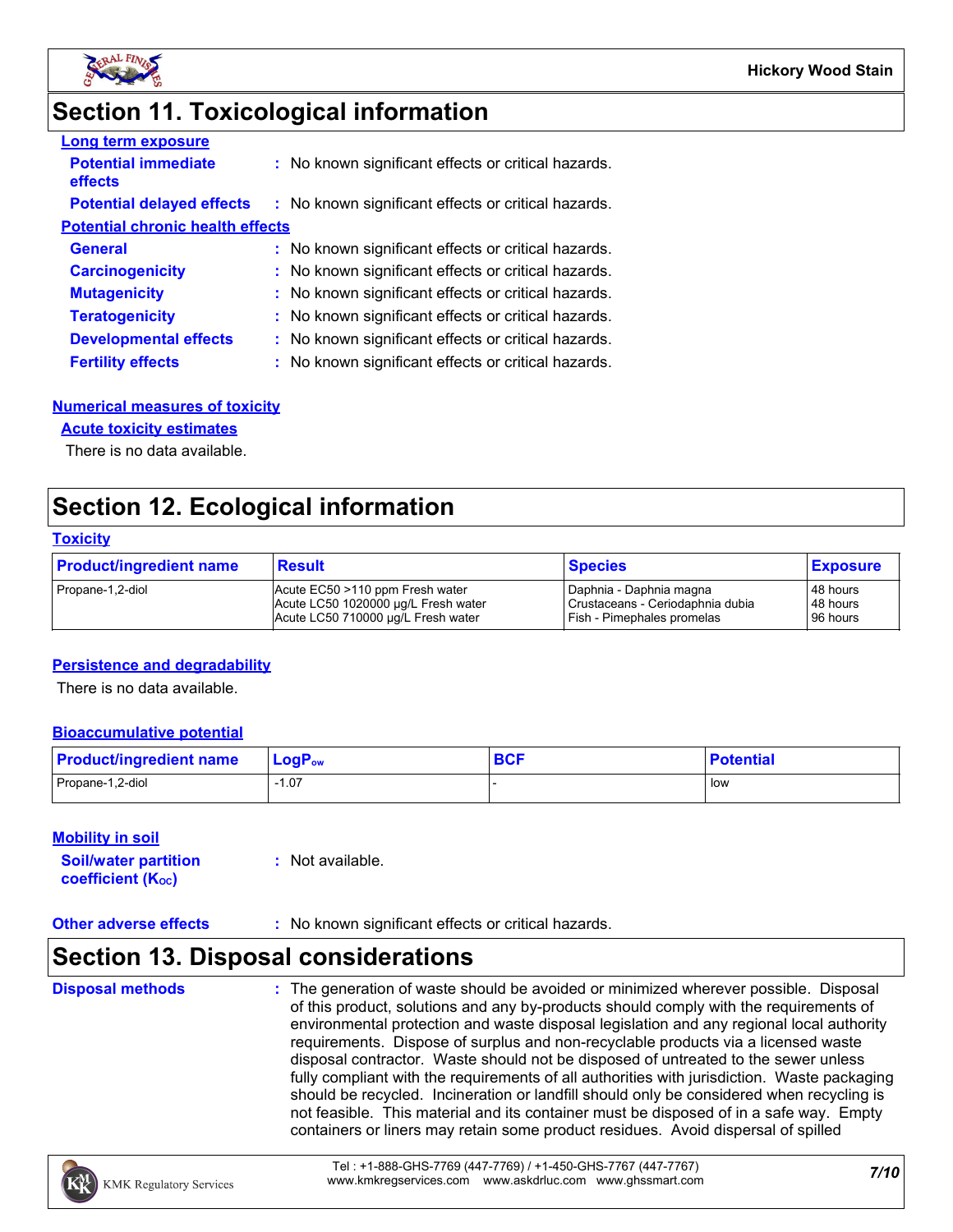

### **Section 13. Disposal considerations**

material and runoff and contact with soil, waterways, drains and sewers.

### **Section 14. Transport information**

|                                      | <b>DOT Classification</b> | <b>TDG Classification</b> | <b>IMDG</b>    | <b>IATA</b>    |
|--------------------------------------|---------------------------|---------------------------|----------------|----------------|
| <b>UN number</b>                     | Not regulated.            | Not regulated.            | Not regulated. | Not regulated. |
| <b>UN proper</b><br>shipping name    |                           |                           |                |                |
| <b>Transport</b><br>hazard class(es) |                           |                           |                |                |
| <b>Packing group</b>                 |                           |                           |                |                |
| <b>Environmental</b><br>hazards      | No.                       | No.                       | No.            | No.            |

**AERG :** Not applicable.

**Special precautions for user Transport within user's premises:** always transport in closed containers that are **:** upright and secure. Ensure that persons transporting the product know what to do in the event of an accident or spillage.

### **Section 15. Regulatory information**

| <b>U.S. Federal regulations</b>                                                   | : TSCA 8(a) PAIR: Octamethylcyclotetrasiloxane; Poly(oxy-1,2-ethanediyl), $\alpha$ -[4-(1,1,3,3-<br>tetramethylbutyl)phenyl]- $\omega$ -hydroxy-; Poly(oxy-1,2-ethanediyl), $\alpha$ -[(1,1,3,3-<br>tetramethylbutyl)phenyl]-ω-hydroxy- |
|-----------------------------------------------------------------------------------|-----------------------------------------------------------------------------------------------------------------------------------------------------------------------------------------------------------------------------------------|
|                                                                                   | <b>TSCA 8(a) CDR Exempt/Partial exemption: Not determined</b>                                                                                                                                                                           |
|                                                                                   | United States inventory (TSCA 8b): All components are listed or exempted.                                                                                                                                                               |
|                                                                                   | Commerce control list precursor: 2,2',2"-Nitrilotriethanol                                                                                                                                                                              |
|                                                                                   | Clean Water Act (CWA) 311: Propionic acid; Propylene oxide; Cyclohexane                                                                                                                                                                 |
| <b>Clean Air Act Section 112</b><br>(b) Hazardous Air<br><b>Pollutants (HAPs)</b> | : Listed                                                                                                                                                                                                                                |
| <b>Clean Air Act Section 602</b><br><b>Class I Substances</b>                     | : Not listed                                                                                                                                                                                                                            |
| <b>Clean Air Act Section 602</b><br><b>Class II Substances</b>                    | : Not listed                                                                                                                                                                                                                            |
| <b>DEA List I Chemicals</b><br><b>(Precursor Chemicals)</b>                       | : Not listed                                                                                                                                                                                                                            |
| <b>DEA List II Chemicals</b><br><b>(Essential Chemicals)</b>                      | : Not listed                                                                                                                                                                                                                            |
| <b>SARA 302/304</b>                                                               |                                                                                                                                                                                                                                         |
| <b>Composition/information on ingredients</b>                                     |                                                                                                                                                                                                                                         |

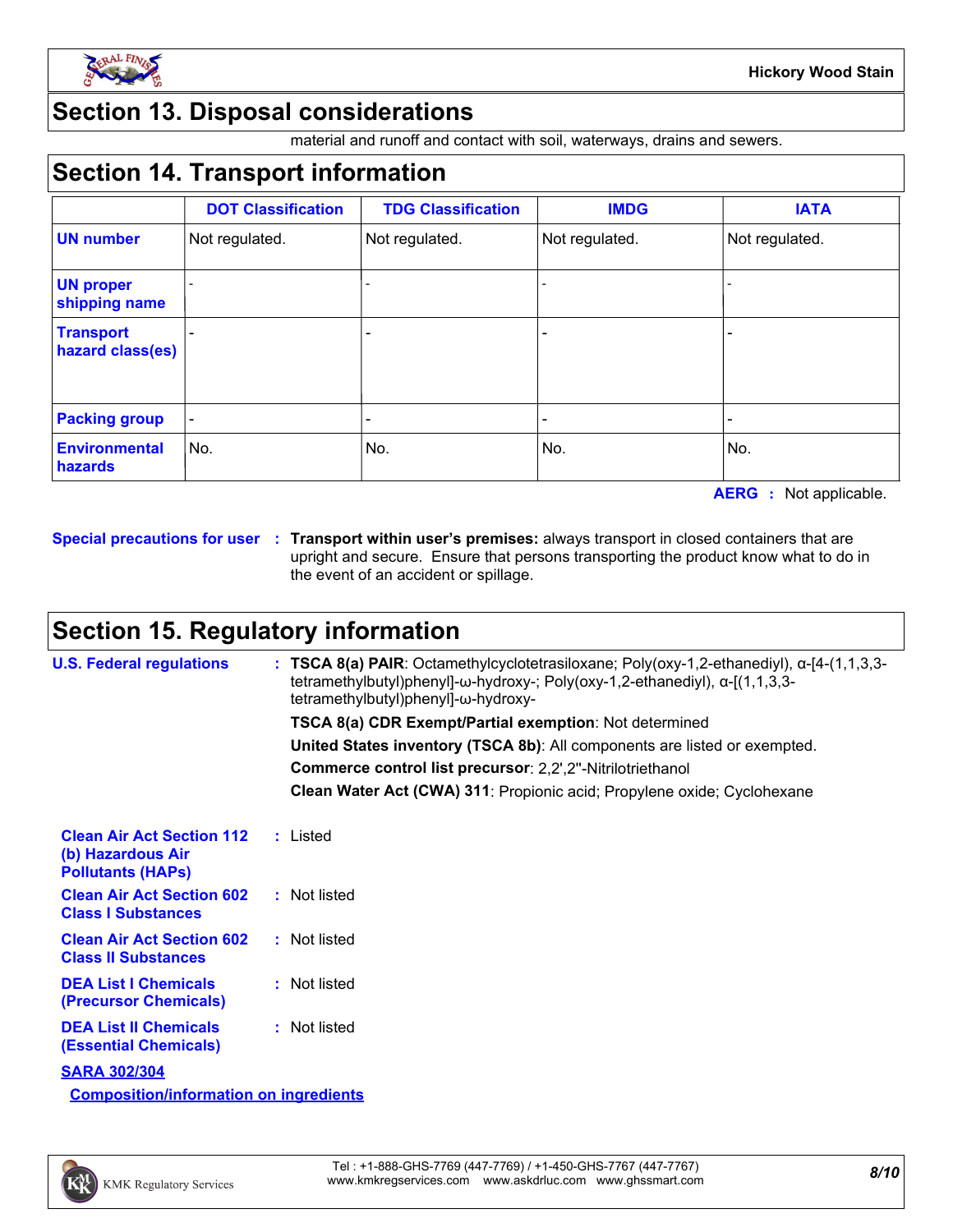

### **Section 15. Regulatory information**

|                                                |                      | <b>SARA 302 TPQ</b>   |                 | <b>SARA 304 RQ</b> |              |
|------------------------------------------------|----------------------|-----------------------|-----------------|--------------------|--------------|
| <b>Name</b>                                    | <b>EHS</b>           | (lbs)                 | (gallons)       | (lbs)              | (gallons)    |
| Hydrazine<br>Ethylene oxide<br>Propylene oxide | Yes.<br>Yes.<br>Yes. | 1000<br>1000<br>10000 | 119.9<br>1444.3 | 10<br>100          | 0.12<br>14.4 |

**SARA 304 RQ :** 4188679 lbs / 1901660.3 kg [487733.5 gal / 1846272.1 L]

#### **SARA 311/312**

**Classification :** Not applicable.

#### **Composition/information on ingredients**

| <b>Name</b>      | <b>Classification</b>                            |
|------------------|--------------------------------------------------|
| Propane-1,2-diol | SERIOUS EYE DAMAGE/ EYE IRRITATION - Category 2A |

#### **SARA 313**

There is no data available.

#### **State regulations**

**Massachusetts :**

- : None of the components are listed. **New York :** None of the components are listed.
- 
- **New Jersey :** The following components are listed: Propane-1,2-diol

**Pennsylvania :** The following components are listed: Propane-1,2-diol

#### **California Prop. 65**

**A WARNING**: This product can expose you to Ethylene oxide, which is known to the State of California to cause cancer and birth defects or other reproductive harm. This product can expose you to chemicals including Hydrazine, 1,4-Dioxane, Propylene oxide, which are known to the State of California to cause cancer, and Ethanediol, which is known to the State of California to cause birth defects or other reproductive harm. For more information go to www. P65Warnings.ca.gov.

| Ingredient name | No significant risk<br><b>level</b> | <b>Maximum</b><br>acceptable dosage<br><b>level</b> |  |
|-----------------|-------------------------------------|-----------------------------------------------------|--|
| Hydrazine       | Yes.                                |                                                     |  |
| 1,4-Dioxane     | Yes.                                |                                                     |  |
| Ethylene oxide  | Yes.                                | Yes.                                                |  |
| Propylene oxide |                                     |                                                     |  |
| Ethanediol      |                                     | Yes.                                                |  |

#### **Canada**

**Canadian lists**

- **Canadian NPRI :** None of the components are listed.
- **CEPA Toxic substances :** None of the components are listed.
	- **:** Not determined.

**Canada inventory (DSL NDSL)**